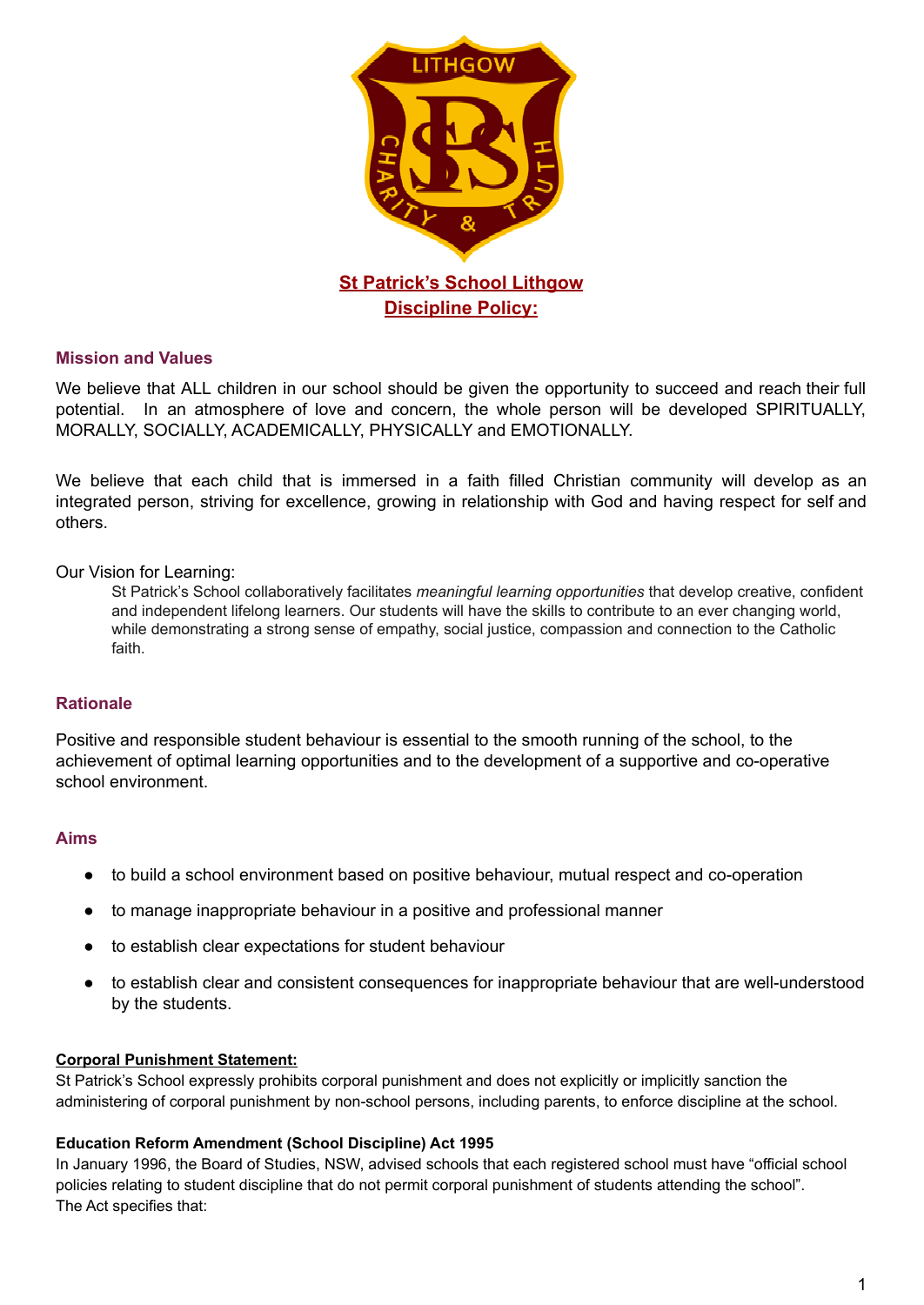"Corporal punishment of a student means the application of physical force in order to punish or correct the student, but does not include the application of force only to prevent personal injury to, or damage to, or the destruction of property *of, any person (including the student)".*

Corporal punishment is expressly prohibited in this school. The school does not sanction administration of corporal punishment by school persons and non-school persons, including parents, to enforce discipline in the school. The policy is in accordance with Diocesan guidelines and is supplementary to the staff handbook.

# **A. BEHAVIOUR CODE**

# **1. Behaviour Towards Each Other:**

At St Patrick's we expect that:

- Students take care of and are fair to each other
- Students share school grounds fairly and equally
- No child will attempt to bully another child either physically or verbally
- Disputes will be settled without fighting
- All students will respect the needs and rights of others and no one should disrupt the learning of others
- Students should not throw objects or engage in any behaviour that could cause harm to others
- Students should not use undesirable or abusive language
- Students understand that deliberate nastiness, teasing and malicious and harmful gossip is never acceptable
- Students will be honest at all times
- Students will respect the property of others
- Students learn from their mistakes, accept consequences and grow in tolerance and maturity

#### **2. Behaviour Towards Teaching Staff, Ancillary Staff, Coaches and Visitors:**

At St Patrick's we expect that:

- Students are respectful towards adults
- Students follow the directions of teachers, teachers aides, ancillary staff (eg: office staff, cleaners, grounds persons, canteen helpers), coaches and visitors.
- When representing St Patrick's School, students are expected to display exemplary sportsmanship and give due respect to coaches and parents who may assist with the training and management of teams.

## **3. Behaviour at School:**

At St Patrick's School we expect that:

- Students wear correct school uniform everyday
- Students remain within allocated school grounds areas unless special permission is given
- Prohibited items such as chewing or bubble gum, trading cards, questionable magazines, fireworks, cigarettes, knives and any other items that can cause harm, are not to be brought to school
- Students help to keep the grounds tidy and place all litter in the bins provided
- Sports equipment will be used safely
- Students will move quietly inside buildings, including corridors
- School equipment and buildings will be treated with care
- Deliberate damage will be repaired, replaced or paid for by the person/s responsible
- Students will be punctual
- Students will aim at developing a positive attitude toward school work, taking pride in work well done and completing set tasks
- Students will arrive at school between 8:30am and 8:55am. If students arrive before 8:30am they are to remain seated at the tree stump and not play until the supervising teacher takes the students to the playground

#### **4. Behaviour out of School and on Special Occasions:**

At St Patrick's we expect that:

- Students understand that their behaviour out of school reflects on the school and its reputation
- Students behave appropriately when travelling to and from school, on school buses, on school excursions, at the Church and when attending any other school event outside of the school grounds
- Students behave respectfully and reverently during class prayer and during Liturgies and Masses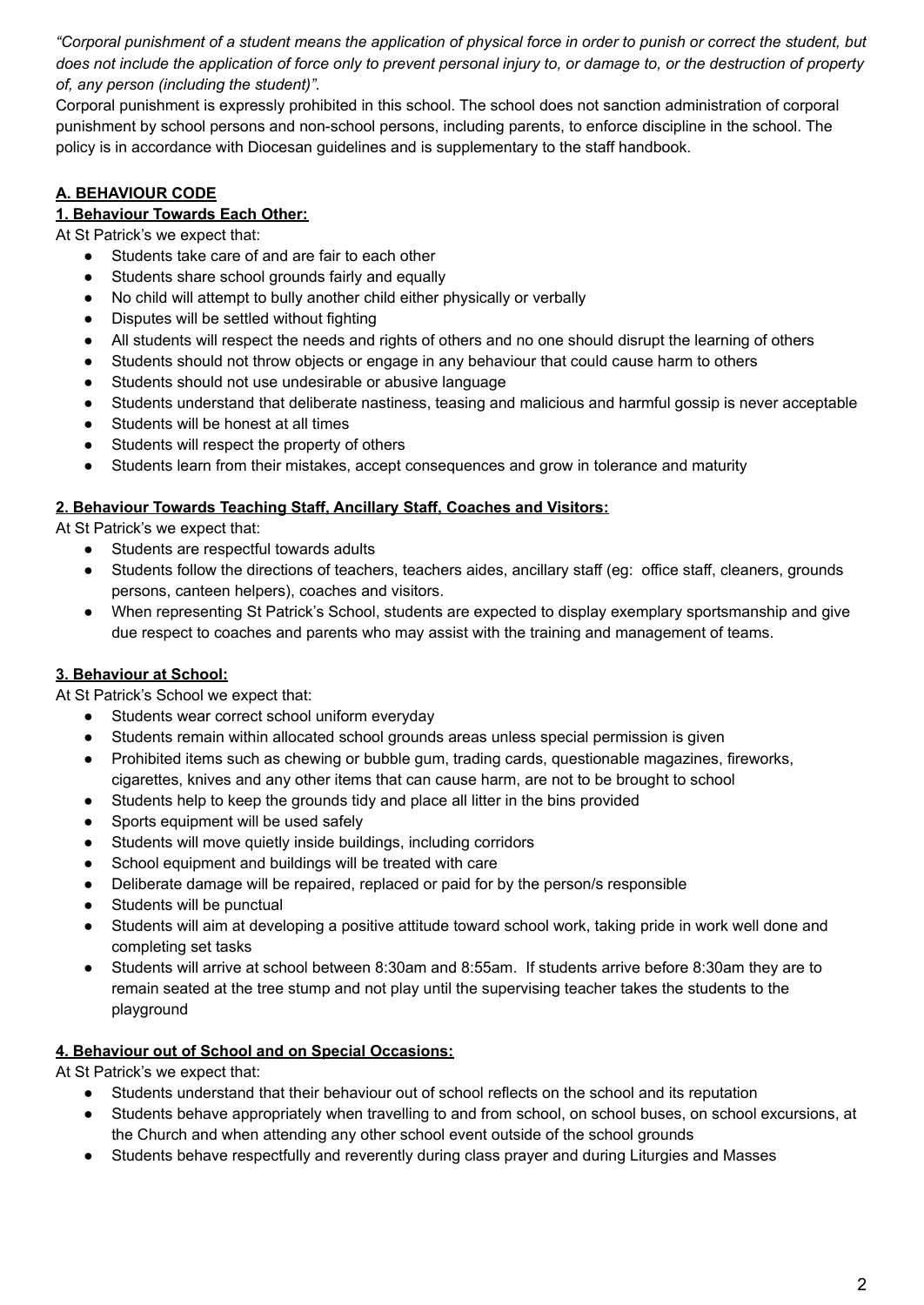## **B. POSITIVE BEHAVIOUR SYSTEM:**

Behaviour code is intended to promote the good order of the community, and as such they are positive concepts. They should be aids to the fostering of self discipline and responsibility, so that students progressively grow in their capacity to exercise moral judgment and a concern for the common good.

At St Patrick's, positive behaviour is recognised formally by:

- Staff members issuing Purple Slips for positive actions and/or behaviours such as excellent work, displaying good manners, exhibiting care for others...in class, on the playground and on school sanctioned activities.
- Students who earn five Purple Slips receive a Golden Award. Five Golden Awards gains a special award.
- Students who earn ten Golden Awards in a year receive a Principal's Award.
- Golden Awards, Special Awards and Principal's Awards are presented weekly at the Infants and Primary Assemblies.
- Teachers are rostered each week to select a Primary and Infants student to receive the "Student of the Week" award. "Student of the Week" recipients are announced at the Whole School Assembly and their names are published in the Patrol.
- Additional positive initiatives can be implemented as determined by staff individually and/or collectively.
- Staff can contact parents/guardians by phone or mail to acknowledge exemplary behaviour.

## **C. MANAGING CHALLENGING BEHAVIOUR:**

Most incidents of misbehaviour will be dealt with by the classroom or playground duty teachers in accordance with the school's Discipline, Anti-Bullying and/or Pastoral Care Policies.

When an incident occurs that requires more serious intervention or follow-up, the Principal and/or a member of the Executive Team should be informed. A decision can then be made as to the appropriate course of action.

*Corporal punishment is never to be used at St Patrick's School*.

## **The Role of the Teacher:**

Teachers deal with misbehaviour that may occur in the classroom or on the playground by interviewing the students concerned and deciding upon the appropriate consequences in accordance with the school's Discipline, Anti-Bullying and/or Pastoral Care Policies.

When a situation cannot be resolved, the teacher has the option to:

- Ask student/s to write down their version of events or come back at another suitable time to allow for further discussion and investigation, using the Student Incident report form.
- Contact parents or the classroom teacher for further discussion.
- Discuss the matter with an Executive Team member and involve them in the process of interviewing the student/s.
- Meet with the Principal and/or Executive Team member and the student to discuss appropriate consequences in accordance with the school's Discipline, Anti-Bullying and/or Pastoral Care Policies.
- Phone or send for the Principal and/or Executive Team member requesting immediate assistance and support in the event of a major incident in the classroom or on the playground.

## **The Role of the Principal and Assistant Principal:**

The Principal/Assistant Principal has a role in supporting teachers, students and parents in resolving incidents of serious conflict in accordance with the school's Discipline, Anti-Bullying and/or Pastoral Care Policies, CEO and Child Protection guidelines.

The Principal/Assistant Principal have the option to:

- Discuss the matter with the teacher involved and if necessary request further investigation.
- Interview students to clarify, and if necessary, re-investigate the incident more thoroughly.
- Speak to the student's parents/guardians.
- Confirm that the issue has been resolved satisfactorily by following-up with a meeting or conversation with parties concerned.
- Seek advice and support from the CEO Behaviour Management/Support Team or the Schools Consultant.
- Keep the Parish Priest and staff informed when appropriate and necessary.

## **Consequences:**

- Reprimand reminder of School Rules and Student Code of Conduct.
- Time-Out walking with a teacher or sitting out of play on the playground, going to another classroom or the Office.
- School Service eg, picking up papers, (gloves to be issued no chemicals to be used).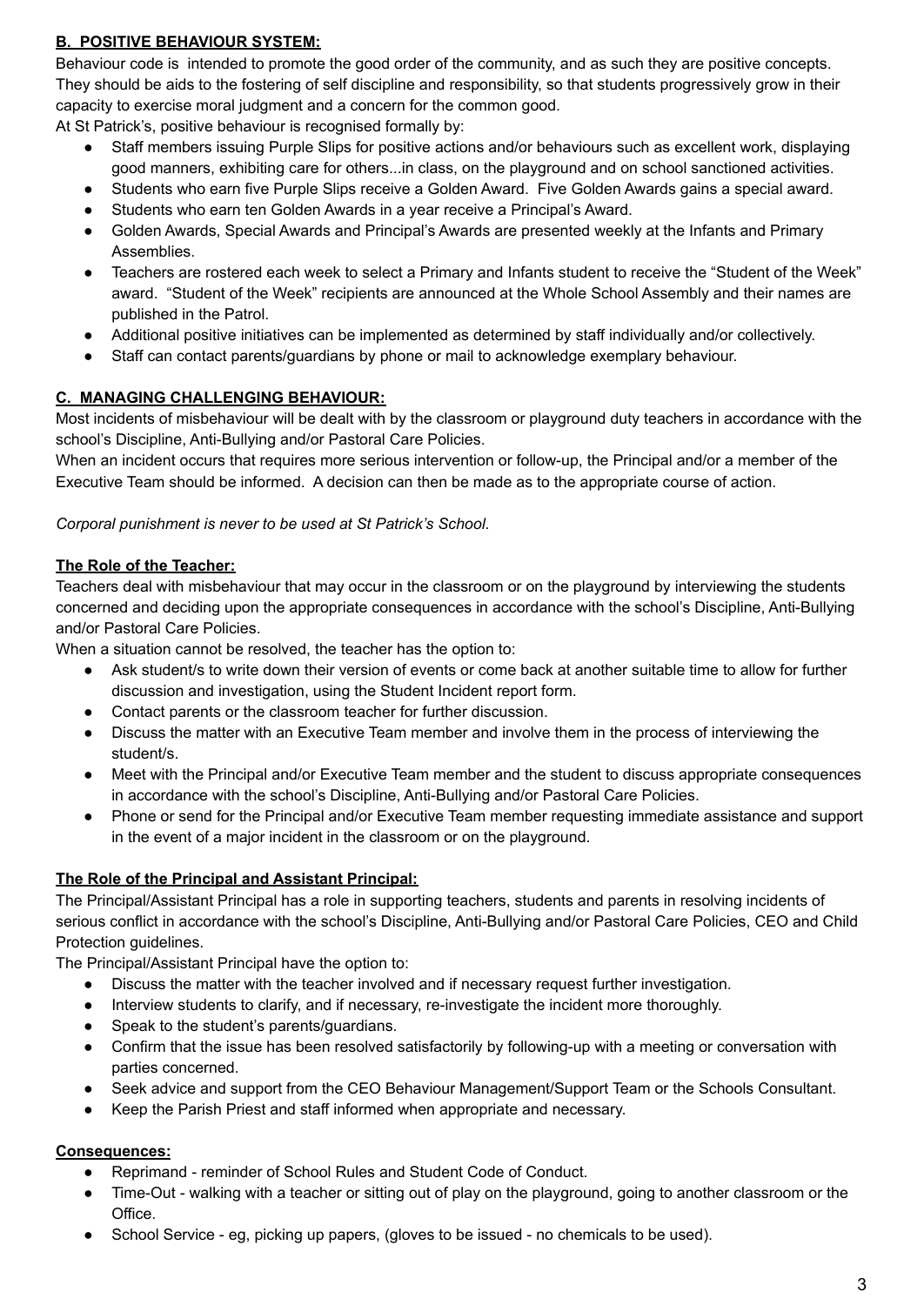- Detention (see Detention procedure).
- Contact with parents teacher/Executive member to phone parents.
- Interview with parents teacher/Executive member to request an interview.
- Withdrawal from certain activities such as excursions and representative sport.
- In-School Suspension see In-School Suspension Procedure.
- Suspension from school see Suspension Procedure.
- Expulsion see Expulsion Procedure.

Consequences may vary for students who have been placed on an Individual Behaviour Modification Plan in consultation with the Executive and Support Team.

#### **D. PROCEDURES FOR INVESTIGATING AND DEALING WITH BULLYING** - refer to School Anti-Bullying Policy.

#### **E. DETENTION PROCEDURES:**

#### **Green Slips - Warnings:**

- A teacher can issue Green Slips for minor misbehaviour.
- Green Slips are kept by the classroom teacher.
- Three (3) Green Slips in a term result in a Formal Detention Note (Blue Slip). The classroom teacher will issue the Detention Note and attach the Green Slips to the Blue Slip that is sent home.

## **Formal Detention Notes:**

- A teacher can issue a Formal Detention Note to a student who exhibits serious misbehaviour.
- Teachers are asked to investigate incidents thoroughly, following the Managing Challenging Behaviours Guidelines before issuing a detention.
- A detention slip is given to the student to take to the Detention Room.
- A Formal Detention Note (Blue Slip) is sent home with the child to inform parent/s and explain the reasons for the detention. This note is to be signed by the parent/s and returned to the detention supervisor. It will be noted on the detention register as returned and then filed.
- Detention is held Monday to Friday during first half lunch (1:10pm-1:30pm). For serious offenses, a student may be required to be "Off the Playground" - supervision in the office will be provided for students who are "Off the Playground".
- If a student fails to go to Detention when required they must make it up the following day.
- Students are not permitted to go to the Canteen before going to Detention.

## **Detention Room Procedures:**

- A small blue Detention Slip must accompany each student assigned to detention
- Teachers need to fill in the reason for the detention on the detention slip and indicate whether or not the student is "off the playground"
- Teachers must complete a Formal Detention Note, including details of the incident, to be sent home to parents. The note is to be given to the Principal for signing. The Assistant Principal will keep a record of the detention, address the detention to parents and return to the classroom teacher who sends the note home with the student.

Detention requires the student to sit quietly and complete an Incident Report in relation to the incident (if necessary), which can be discussed with the Detention Room supervisor (where appropriate).

All incident reports will be stapled to the small Detention slip and returned to the classroom teacher for filing. The Detention Room supervisor keeps a record of attendance on the Detention Register.

A Notification of Detention note (to be completed by the teacher issuing the detention and then signed by the Principal) is sent home to the parents outlining the reason for the detention and with the expectation that the note be signed by the parent as confirmation of their knowledge of the detention. If the student does not return the appropriate portion of the note signed by the parent, the Detention Room Supervisor records that the note was not returned.

# **Fourth Detention Notification Letter:**

- Four (4) Formal Detention Notes in a term will result in parent/s receiving a Fourth Detention Notification letter in the post. A formal interview will be requested. The interview will take place to decide future corrective action. In attendance will be the child's parents, classroom teacher, Principal and/or Executive member, Support Teacher and counselor if required. During the interview:
- parents will be shown the child's behaviour record
- the child's behaviour will be discussed and the parents will be informed of the steps being taken to manage and discipline the child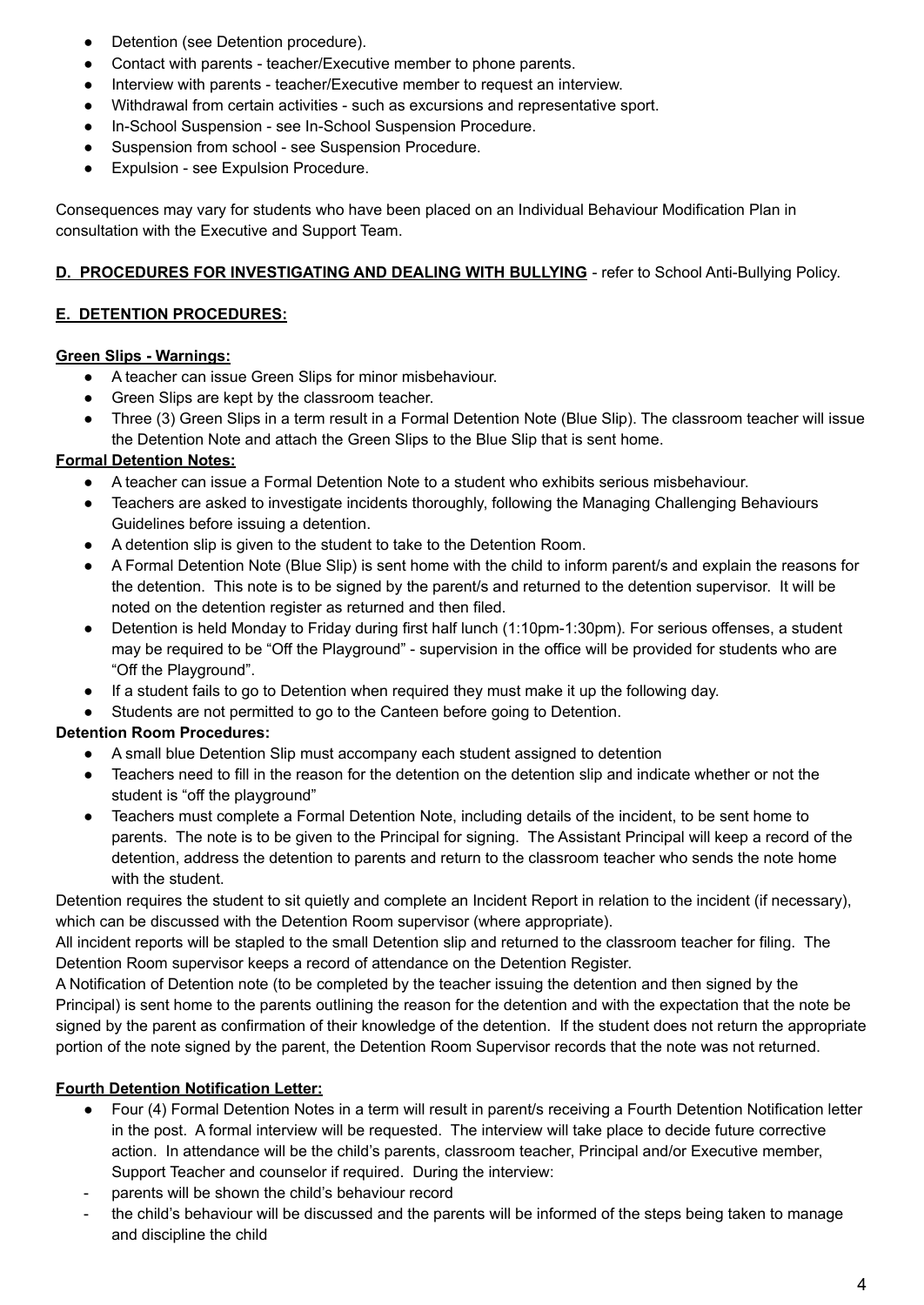future disciplinary steps, including withdrawal of privileges for the remainder of the term, or longer if deemed necessary, will be discussed

# **Detention Transgression List:**

Students can be issued with a first half lunch detention for minor transgressions or an "off the playground" detention for more serious behaviours. In the event of serious or persistent misbehaviours, three first half detentions or three days "off the playground" (Before School, Recess and Lunch) can be issued.

Examples of transgressions can include: physical aggression, verbal aggression, disrespect, disobedience, bullying, stealing, lying, spitting, swearing, rude gestures, playing dangerously, damaging property and being out of bounds. **Automatic "Off the Playground":**

- After receiving a Fourth Detention Notification letter, the next detention (5th) received will be an automatic "Off the Playground" detention for an appropriate period of time.
- After receiving 5 Formal Detention Notes, in consultation with the Principal, a student may be withdrawn from certain activities, such as excursions, carnivals, representative sport, as a consequence for continued inappropriate behaviour that may jeopardise the safety of themselves or others, or threaten the reputation of the school.

# **In-School Suspension:**

In-School Suspension is a temporary withdrawal of a student's right to attend class. It is a disciplinary measure, which may be invoked by the Principal or Assistant Principal where a student's conduct and behaviour are deemed to be prejudicial to the good order or reputation of the school and the safety of staff and other students. A student may be suspended from classes for an appropriate period.

When a decision is made to suspend a student from class the Principal or Assistant Principal will inform the parents and arrange a meeting to address the issue. The student will be provided with normal class work (by the classroom teacher)to be completed under the supervision of a member of the Executive in the Office. The student will have supervised recess and lunch breaks away from the other students.

- If a child receives 6 Detention Notes in one term, the student will be placed on In-School Suspension.
- The student is suspended from class and the playground for an appropriate period.
- Parents are informed and a formal meeting with parents is requested.
- The student is provided with normal class work to be completed under the supervision of a member of the Executive.
- An appropriate Behaviour Plan may be implemented.

## **Suspension:**

- When a student is not responding to the consequences outlined above or a Behaviour Plan, and there is little to no improvement in their behaviour at school, suspension may be required.
- Suspension is the temporary withdrawal of a student's right to attend school. It is a disciplinary measure, which may be invoked by the Principal where a student's conduct and behaviour are deemed prejudicial to the good order and reputation of the school.
- The decision to suspend a student is to be made in consultation with the Schools Consultant in accordance with Diocesan Suspension Guidelines.
- The student can be readmitted to the school after an appropriate period of suspension, following a re-entry meeting with the student and parents/guardians.

## **Expulsion:**

- Termination of a student's enrolment is an extreme disciplinary step reserved for cases of gross misconduct, persistently disruptive behaviour or other serious breaches of the school rules. Termination will only be imposed after all possible avenues of procedural fairness and a behaviour plan have been tried and exhausted. These include consultation with parents, students, relevant members of staff and, where possible, the Parish Priest.
- The right of appeal must be accorded to the student and his/her parents. Careful consideration must be given to the overall good of the student and the welfare of the school community.
- The Principal's decision to terminate a student's enrolment requires endorsement by the Executive Director of Schools before implementation.